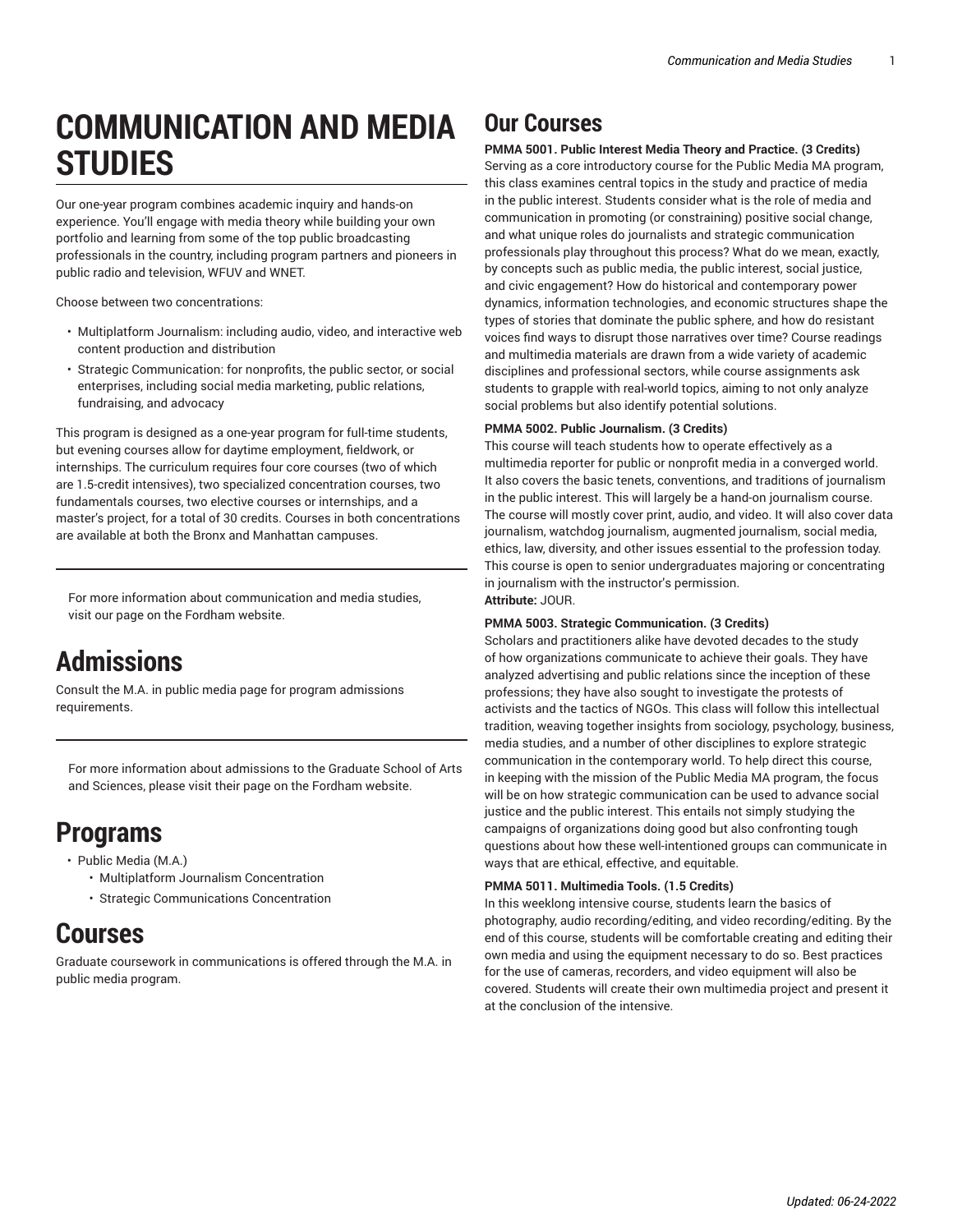# **PMMA 5012. Fundamentals of Web Design. (1.5 Credits)**

This is a hands-on course in designing and developing in digital spaces. By the end of this course, students will receive beginner knowledge in areas of digital design thinking, web development, UX/UI design, data analysis, and prototyping. Students will also acquire experience using the web content management system called Wix for the purposes of creating an online portfolio and/or interactive webpages. The "final project" of the intensive is (1) media/journalism or media/advocacy strategic plan backed by data that addresses a social issue and (2) a supplementary digital or physical prototype of the idea (i.e., app, charts/graphs, proposal, etc.).

# **PMMA 5013. Fundamentals of Digital Design. (1.5 Credits)**

This intensive pre-term, half course focuses on designing and developing in digital spaces. By the end of this intensive, students will receive beginner knowledge in areas of digital design thinking, web development, UX/UI design, data analysis, and prototyping. Students will also acquire experience using the web content management system called Wix for the purposes of creating an online portfolio and/or interactive webpages. The final project of the intensive is (1) a media/journalism or media/advocacy strategic plan backed by data that addresses a social issue and (2) a supplementary digital or physical prototype of the idea (i.e., app, charts/ graphs, proposal, etc.). Open only to students in the Public Media M.A. program.

## **PMMA 5014. Project Management. (1.5 Credits)**

This intensive weeklong course covers the basics of project management. The course prepares students for the M.A. program in public media by covering a range of skills needed for the successful navigation of graduate-level work, including presentation skills, slide deck creation, basic data analysis, and the management of large analytical projects. Students will be given the chance to apply these skills during the course to a group project based on a real-life public media issue. The fall intensive is required for all students in both the strategic communication and multi-platform journalism tracks. Open only to students in the public media M.A. program.

### **PMMA 5101. Freedom of Expression. (3 Credits)**

This course examines the history and theory of freedom of expression in the United States. We will trace the philosophical and political origins of free speech, examining key assumptions about human nature, individual liberty, and the role of government in a Democracy underlying the First Amendment. The Constitutional Framers gave us an incredible gift of freedom. But with that freedom comes responsibility. This class explores that tension. When, if ever, should expression be regulated in a Democratic society? When should the rights of the individual be curtailed to protect the group? Should all forms of media have the same degree of freedom? What special challenges are posed by the development of new communication technologies? Are there any types of speech that should be restricted? If so, which ones, and who should decide? Are there certain circumstances when free speech should be curtailed in order to support other interests, such as diversity, equality or respect for differences in religious beliefs? Should limits on speech be allowed in the name of national security? Should certain forms of expression be prohibited during wartime? What kind of restrictions can be placed on public protests? Should propaganda be legal? An investigation of our nation's history – and the major Supreme Court cases dealing with freedom of expression – suggests that despite often lofty rhetoric about liberty. Americans actually have a great deal of ambivalence about free speech. By studying the application of First Amendment theory to various situations, such as flag burning, hate speech, restrictions on public protests, leaks of classified material and dissent during wartime, we will explore just how much freedom we actually have, and how much we really want to have.

**Attributes:** CEED, CENS, PMTC, PSIC.

## **PMMA 5102. Press, Politics, and Public Policy. (3 Credits)**

This course covers the interaction between the American mass media, politics, and public policymaking. We examine some of the most important interactions between the press and politicians to answer questions about the role of the media in American society. **Attributes:** PMTC, PSIC.

### **PMMA 5103. Environment and the Media. (3 Credits)**

This course focuses on the intersections between contemporary environmental issues, communication and media systems, culture, and social change. This class will explore the unique contributions that perspectives from communication and media theory can bring to the study of "the environment" and "the natural world." The course will also consider how these perspectives can inform strategic communication practices that aim to bolster long-term global environmental sustainability. Case studies will cover a diverse set of environmental topics, including climate change, environmental justice, the global industrial food system, public understandings of scientific risk, human-animal relations, and environmental media and journalism. **Attributes:** CEED, CENS, PMTC, PSIC.

# **PMMA 5104. Theories of Media, Culture, and Society. (3 Credits)**

This course uses primary sources to deepen students' understanding of the inter-relationship between media, culture, and society. One of the main objectives is therefore to build students' reading and analysis skills by exposing them to difficult theoretical material in an environment designed to help them learn to read this kind of text. **Attributes:** PMTC, PSIC.

#### **PMMA 5105. Media Ethics. (3 Credits)**

This course will examine the practices of mass media from the standpoint of producers and the public, with focus on intellectual property, privacy, confidentiality, conflict of interest, censorship, corporate responsibility, and new technologies. **Attributes:** PMTC, PSIC.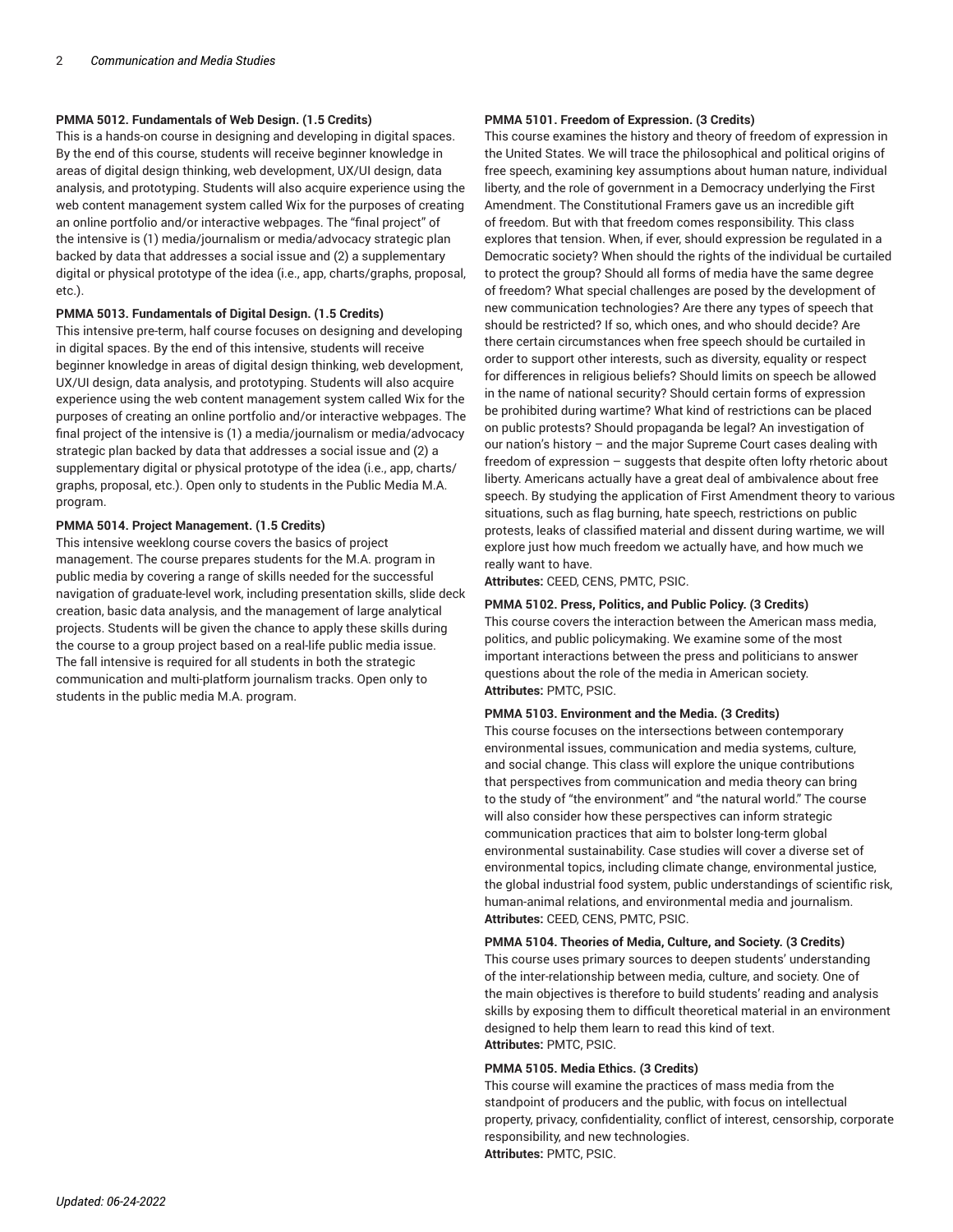# **PMMA 5106. Race, Gender, and Digital Media. (3 Credits)**

This course examines the theory, history, politics, and aesthetics of digital media. We will utilize an intersectional feminist approach to explore race, gender, and broader questions of identity and difference from early computing to social networking. Topics include diversity in the tech industry, virtual communities, and online activism. Ultimately, the class will discuss the role that digital media plays in promoting—or preventing —civic engagement and social change.

**Attributes:** CEED, CENS, PMTC, PSIC, URSG.

# **PMMA 5140. Themes in Urban Public Policy and Power. (3 Credits)**

This course surveys a series of issues and ideas in urban public policy in order to understand why urban actors compete, what power means to them, and what sorts of dynamic policy issues they confront. **Attribute:** PSIC.

# **PMMA 5201. Social Media and Civic Engagement. (3 Credits)**

This theoretical course focuses on how social media impacts political participation, crowdsourcing (and the role of mobile), the role of digital networks in contemporary social movements, networked/participatory citizenship.

**Attributes:** PMTC, PSIC.

# **PMMA 5202. Digital Media and Social Responsibility. (3 Credits)**

This course examines the choices and responsibilities that shape personal identity and common humanity for those who regularly employ the tools of digital media and computer technology. Regular use of digital media enables individuals to separate from their physical selves and from the community spaces in which they have traditionally lived. This course focuses on the resulting ethical tensions. **Attributes:** PMTC, PSIC.

# **PMMA 5203. Technology & Public Comm.. (3 Credits)**

This course focuses on the study of technology in the context of public communication, and is primarily concerned with the role that media, technology, and symbol systems play in shaping communication, consciousness, and culture, from the evolution of our innate capacity for speech and language, to the development of writing systems, to the invention of the printing press with movable type, to our contemporary electronic media environment.

# **Attribute:** PMTC.

# **PMMA 5204. Civic Media. (3 Credits)**

Participating in local life can be difficult. Information is hard to obtain and validate, local meetings are difficult to attend, networks are challenging to build. Increasingly, governments, advocacy groups, community organizers, and individual citizens are looking to digital tools to increase and improve the conditions in which we live and enhance our opportunities to engage. We will look at academic research surrounding citizenship and engagement in a digital era and cover research into many genres of civic media, from citizen journalism to hackathons, tech for development, activist art hacker culture, and games for good. This class will not only explore the various goals campaigns are using digital tools to meet, but will also focus on what type of citizen these tools are enabling and encouraging people to become. **Attributes:** CEED, CENS, PMSC, PMTC, PSIC.

# **PMMA 5205. Social Entrepreneurship. (3 Credits)**

This course provides an overview of the use of business and entrepreneurial skills to drive social change. Students will analyze different definitions of social entrepreneurship, examine the fundamental theories and frameworks of social entrepreneurship, and engage with current debates around social change. Social ventures around the New York City area will be used as case studies of sustainable solutions to social problems.

**Attributes:** PMTC, PSIC.

#### **PMMA 5206. Social Media and Political Campaigns. (3 Credits)**

Social media has changed political campaigns in ways both incremental and monumental. This course will lead students in analyzing the practices, strategies, and tactics of contemporary campaigning in order to learn best practices across a variety of social media channels, understand how such practices impact traditional theories of political communication, and assess their role in our democracy. This class will be oriented around changes seen in the 2016 and 2018 elections, and will emphasize both how to do the work of social media campaigning as well as how to study it. Over the course of the semester, we will focus on cutting-edge issues like bots and misinformation, meme production, microtargeting in social media ads, gamification, using Twitter to drive earned media, and more. Students will read both practitioner and academic approaches to each topic, and will develop a final project that can be either applied or research-based. **Attributes:** PMSC, PMTC.

#### **PMMA 5207. Mapping Injustice. (3 Credits)**

This course centers "mapping" as an organizing theme for understanding and engaging social justice and injustice because of its expanding role in literally and metaphorically arranging contemporary life. The everyday adoption of new spatial media—such as web-based mapping platforms, geosocial apps, and locative data—increasingly orient how society understands the past, experiences the present, and plans for the future. To map social (in)justice is to consider how spatial media can help draw together dichotomies such as medium/method, art/science, and ontology/epistemology so as to trace, represent, and rework matters of inequity.

**Attributes:** HUHR, PSIC.

### **PMMA 6101. Audio Narrative (Reporting and Production). (3 Credits)**

THIS COURSE TAKES PLACE OFF CAMPUS AT WNYC STUDIOS (Varick Street in Hudson Square, Manhattan). From spot news to feature reporting, students in this course will learn how to produce audio journalism with public media values. The class will focus on how to craft and report compelling, attention-holding narratives. The course will cover the fundamentals of strong audio journalism, including quality sound gathering, strong interview techniques, writing for the ear, and authentic vocal delivery.

**Attributes:** PMMJ, PMTC.

# **PMMA 6102. Video Narrative (Reporting and Production). (3 Credits)**

This course is a workshop for students who want to elevate their skills in creating videos that have strong story lines and exhibit best practices in reporting and production. Students will learn the elements that go into making compelling videos, including story selection, casting and interviewing your characters, shooting strong visuals, and writing and editing for clarity and impact. You'll also learn to weave facts and issues into the narrative and make sure your stories are journalistically sound. Students who have not taken the necessary prior courses (PMMA 5002 or PMMA 6210) may request permission from the instructor to take this course.

**Attributes:** PMMJ, PMTC. **Prerequisites:** PMMA 5002 or PMMA 6210.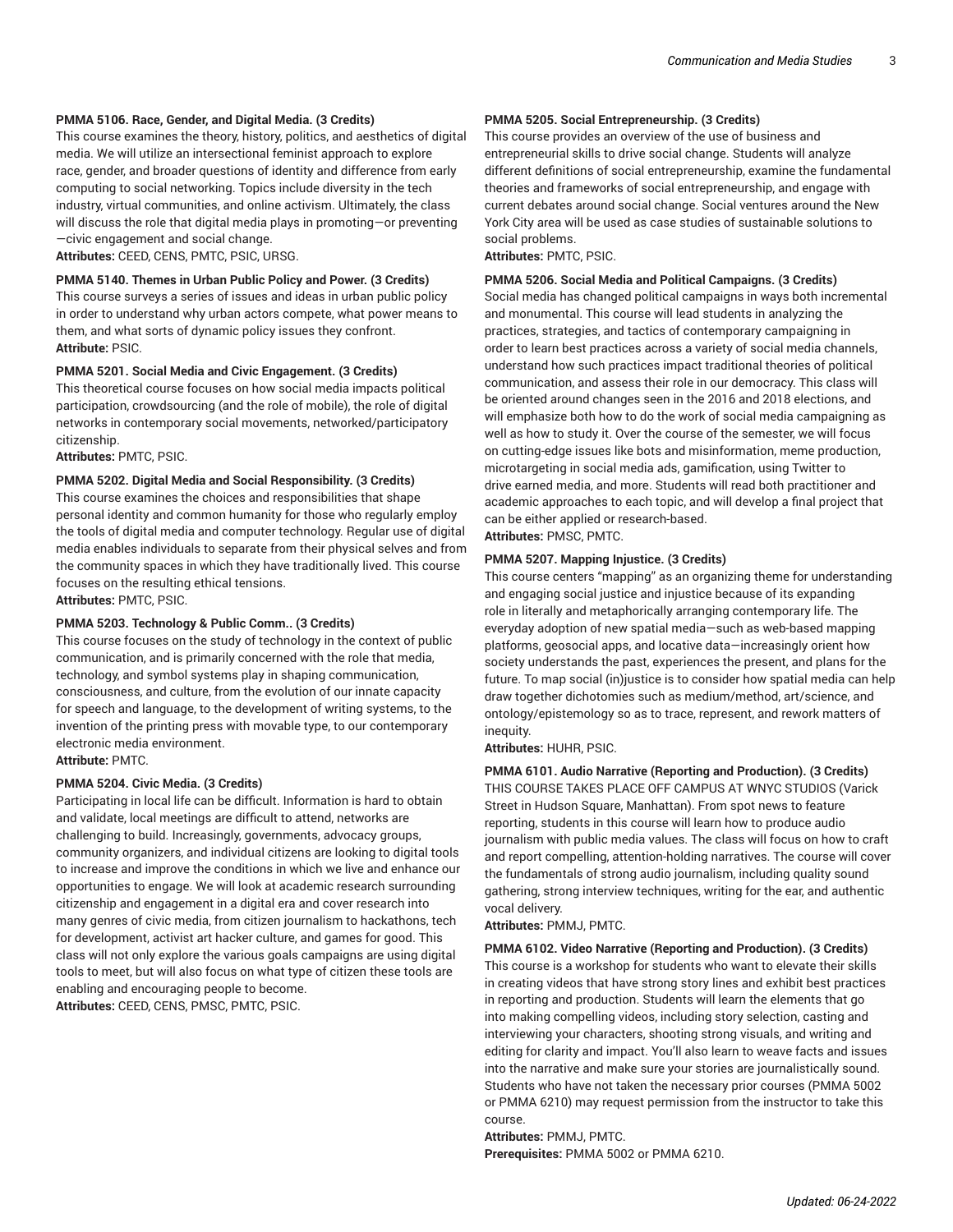# **PMMA 6103. Data Journalism and Interactive Graphics. (3 Credits)**

This class will blend theories of digital media and journalism with journalistic practice and the development of skills related to both understanding and translating big data. This emerging discipline touches on information and interactivity design, mapping, graphing, animation tools, and data analysis. In this class, we will apply these interdisciplinary areas of study to the practices of reporting and editing as they relate to gathering, analyzing, and visualizing interactive data-driven stories. We will focuses not only on official journalism, but also include awarenessraising efforts by advocacy/civic groups. **Attributes:** DATA, PMMJ.

# **PMMA 6104. Alternative and Advocacy Journalism. (3 Credits)**

Students will learn how to produce, aggregate and disseminate journalistic content with the explicit goal of making disadvantaged communities better informed, connected to one another, and able to influence policy decisions. We will focus the voice-giving role played by citizen journalism, giving special attention to the content, economics, and community-building role played by ethnic, youth, homeless, incarcerated media sectors, and the role played by digital media. **Attributes:** HUHR, PMMJ, PMSC.

# **PMMA 6105. Cross-Platform Journalism. (3 Credits)**

\*THIS COURSE TAKES PLACE OFF CAMPUS AT WNET STUDIOS— (8th Ave & 50th St)\* This course is offered in collaboration with WNET, New York's public television station. The course will focus on teaching students to craft video pieces for public television, including story generation, interviewing, reporting, writing, shooting video and editing. The course will also cover how to create content for digital media including websites and social media platforms. Students will learn best practices in broadcasting and discuss ethical issues facing multimedia journalists, particularly those in public media. **Attribute:** PMMJ.

# **PMMA 6106. Online Journalism. (3 Credits)**

This course centers on the most current trend facing journalism today: the Internet's effect on the content of news media and the work of reporters. The course begins with a survey of open source journalism and convergence culture, examining the collision between old and new media, and the mass amateurization of professional communication. We will consider the transformation of journalism in the digital age in light of the apparent shrinking size of articles, the reduction in readers' attention span, and the decline of deep reading. **Attribute:** PMMJ.

# **PMMA 6107. Opinion Writing. (3 Credits)**

This course explores the great American tradition of opinion writing and commentary in traditional print and evolving online formats in order to gain an understanding of contemporary social, professional and intellectual concerns in the practice of journalism. This is as much an exploration of critical thinking as it is of writing, so there will also be emphasis on aspects of philosophy, logic and argumentation. The course will attempt to cover print, broadcast and all forms of new media. **Attribute:** PMMJ.

# **PMMA 6108. Advanced Interviews and Profiles. (3 Credits)**

This course will teach students advanced reporting and profile writing for different multimedia journalism platforms. Heavy emphasis will be placed on the art of interviewing. Students will learn how to compose interviews, invite subjects to interact with them on the meaningful level, and engage with public issues.

**Attribute:** PMMJ.

# **PMMA 6109. First Person Journalism. (3 Credits)**

First person journalism is nothing new. As part of the New Journalism movement, reporters like Tom Wolfe and Joan Didion have been infusing their storytelling with subjectivity for decades. Still, the digital shift in journalism and explosion of social media has brought a new wave of first person journalism to the web. This course will explore the history of first person journalism and help students use first person perspective to bring reported pieces to life. Students will look critically at the form to consider the limitations of personal narrative in journalism. On that note, this course will not be limited to personal narratives. Students will also work on reported stories in which their experiences as journalists and citizens impacts their storytelling structure. **Attribute:** PMMJ.

# **PMMA 6110. Digital Storytelling. (3 Credits)**

This class explores storytelling in emerging platforms. From the still image and the soundscape, we will evolve to discuss the tools and narrative forms across digital film-making, game design and interactive web narratives. Exposure to and workshops in integrated storytelling technologies will enable students to create story projects of their own. **Attribute:** PMMJ.

# **PMMA 6111. Advanced Writing and Enterprise Reporting. (3 Credits)**

PMMA 6111: Advanced Writing and Enterprise Reporting This advanced course builds upon PMMA 5002, Public Journalism, to continue students' development as writers and reporters. While this is a multimedia journalism course, the focus is on the written word. The course will focus on driving students towards a professional level in their writing, interviewing, and narrative choices. Students will write and report a wide range of stories, focusing on enterprise and in-depth reporting. Must have previously taken PMMA 5002 Public Journalism. Students who have not taken the necessary prior courses may request permission from the instructor to take this course. TRACK: PMMA Journalism. **Attributes:** PMMJ, PMTC.

**Prerequisite:** PMMA 5002.

# **PMMA 6201. PR for the Public Interest. (3 Credits)**

This course is designed to simulate the real-world public relations needs of an organization in the non-profit, advocacy or public interest sectors. It covers the wide 1range of PR needs and functions such organizations have, preparing students to succeed in organizational environments from large, established charities or NGOs to start-ups, from grassroots advocacy groups to blended businesses involving social entrepreneurship.

**Attribute:** PMSC.

# **PMMA 6203. Marketing and Branding in the Public Interest. (3 Credits)**

Social marketing seeks to integrate research, best practice, theory, audience, and partnership insight to inform the delivery of social change programs that are effective, efficient, equitable and sustainable. This course offers a strategic framework for developing a social media advocacy campaign, using social and digital media to help shape public debate, mobilize public action and to speak directly to those with influence to help bring about social change. **Attributes:** CEED, CENS, PMSC, PMTC.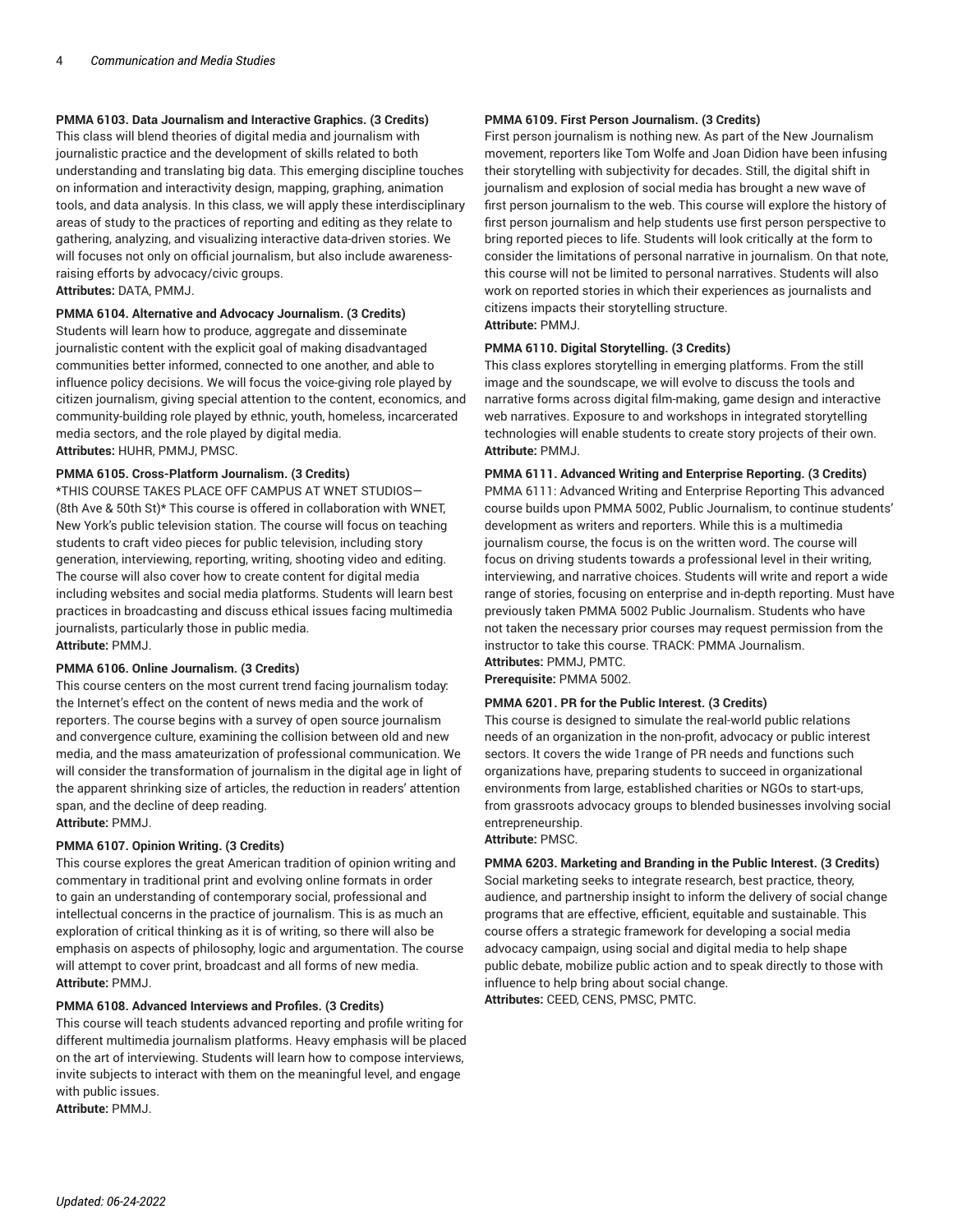# **PMMA 6204. Cross-Platform Comm Strategies. (3 Credits)**

This course will use theory and practice to learn the skills needed to produce cross-platform campaigns that successfully target and reach key populations. Additionally, we will focus on the socio-technical conditions that make this approach necessary and practical in today's media environment. We will highlight areas of viral content, the politics of platforms, translating messages across channels, and creating spreadable media within the context of advocacy, electoral and nonprofit sectors.

**Attribute:** PMSC.

# **PMMA 6205. Online Analytics and Metrics. (3 Credits)**

In this course, you will learn how to use data to construct, analyze, and circulate stories that are important to you. Analytics from email CMS systems, websites, and social media can tell you about who's reading your content, what messages are working (and which aren't), and help you increase or refine their reach. This course will focus on theories behind using data to assess refine, and target messages, and cover best practices for doing so through hands-on work with a variety of commonlyused platforms.

**Attributes:** DATA, PMSC.

## **PMMA 6206. Persuasion and Public Opinion. (3 Credits)**

This course blends theory and practice to explore how we convince others to change their attitudes or behavior in order to accomplish specified goals. Working in multiple contexts, the course is designed to help students become better analysts and evaluators of persuasive messages in several social and political arenas; better persuaders—better at recognizing opportunities for influence, and at employing effective strategies for convincing others and building support; and more versatile at persuasion across a variety of communication channels and media platforms.

**Attributes:** HUCB, PMSC.

#### **PMMA 6207. International Communication. (3 Credits)**

This course aims to provide students with an international perspective to better understand communication theories and practices in different parts of the world. This global vision is especially important for communication scholar-practitioners, who will need to examine different actors, relationships, and trends in the global communication landscape as they get ready for their own role in their future career. This course will combine conceptual learning and class projects to help students gain both a theoretical foundation and firsthand research experience about international communication. Topics such as globalization, media and technology, audience, advocacy, and much more will be discussed in this course.

**Attributes:** HUCB, PSIC.

#### **PMMA 6208. Data and Communication. (3 Credits)**

Obtaining, interpreting, visualizing and displaying data are essential skills for communication professionals in the 21st Century. Featuring hands-on practice and examples, this course explores a wide range of data based communications, ranging from campaign strategy to data journalism and advertising tactics. Students will work on in-depth projects that require a demonstrable understanding of data, visualization, strategy, testing and evaluation.

**Attributes:** PMSC, PMTC.

# **PMMA 6209. Storytelling for Public Good. (3 Credits)**

In this class, students will focus on how to craft stories that inform, mobilize, or persuade, and ultimately serve the public interest. Special attention will be paid to the role of narrative in both journalism and advocacy and changing channels of storytelling, including film and television, long form and citizen journalism, interactive documentaries, and games for social change.

**Attributes:** PMSC, PSIC.

# **PMMA 6210. Cross Platform Production. (3 Credits)**

This course will provide students with a variety of production skills for media-oriented professions, including shooting and editing for sound, still image, and video, with an eye toward editing for a variety of digital platforms. Students will be expected to produce professional quality content over the course of the semester. This will build upon the Public Media program's summer workshop course. **Attribute:** PMTC.

# **PMMA 6211. Public Relations and Strategic Communication for Nonprofits. (3 Credits)**

This advanced course builds upon the topics covered in PMMA 5003, Strategic Communication, to deepen students' understanding of how nonprofit organizations undertake internal and external communication. Through lectures, writing assignments, projects, and in-class workshops, students will learn how public relations is practiced in the nonprofit world and how nongovernmental organizations use internal and external communications strategically. The course will cover creating advocacy content including press releases, op-ed pieces, and newsletters. The course will also cover channel planning and the execution of social media campaigns in ways that are appropriate for nonprofit organizations. The class will also give students experience in crisis communication and reputation management. TRACK: PMMA Strategic Communication. **Attributes:** PMSC, PMTC.

#### **PMMA 6212. Digital Media and Advocacy. (3 Credits)**

This course will focus on how two broad types of advocacy—social movements and campaigns—work in a digital age, and will help students develop skills that will apply to nonprofit advocacy, community organizing, electoral campaigning, and activism broadly speaking. Students will also develop a critical perspective on how activists, nonprofit organizations, and political strategists develop strategies to inform, persuade, and mobilize groups of people around an issue or cause. This course will cover a range of practical tactics and strategies for using particular digital media platforms—from mundane tools like email and SMS to emerging social media—to impact political participation.

**Attributes:** PMSC, URST.

#### **PMMA 6398. Internship. (3 Credits)**

The internship will be chosen by the student, working in conjunction with the graduate director. This internship is to be supervised by an appropriate faculty member, and will involve regular meetings, bi-monthly reports, and a final written summary of the internship experience.

#### **PMMA 6399. Internship II. (3 Credits)**

Students have the possibility to do an internship for three credits per semester, for a total of up to six credits for the program. The internship will be chosen by the student, working in conjunction with the graduate director and Fordham University's career center. This internship is to be supervised by an appropriate faculty member, and will involve regular meetings, bi-monthly reports, and a final written summary of the internship experience.